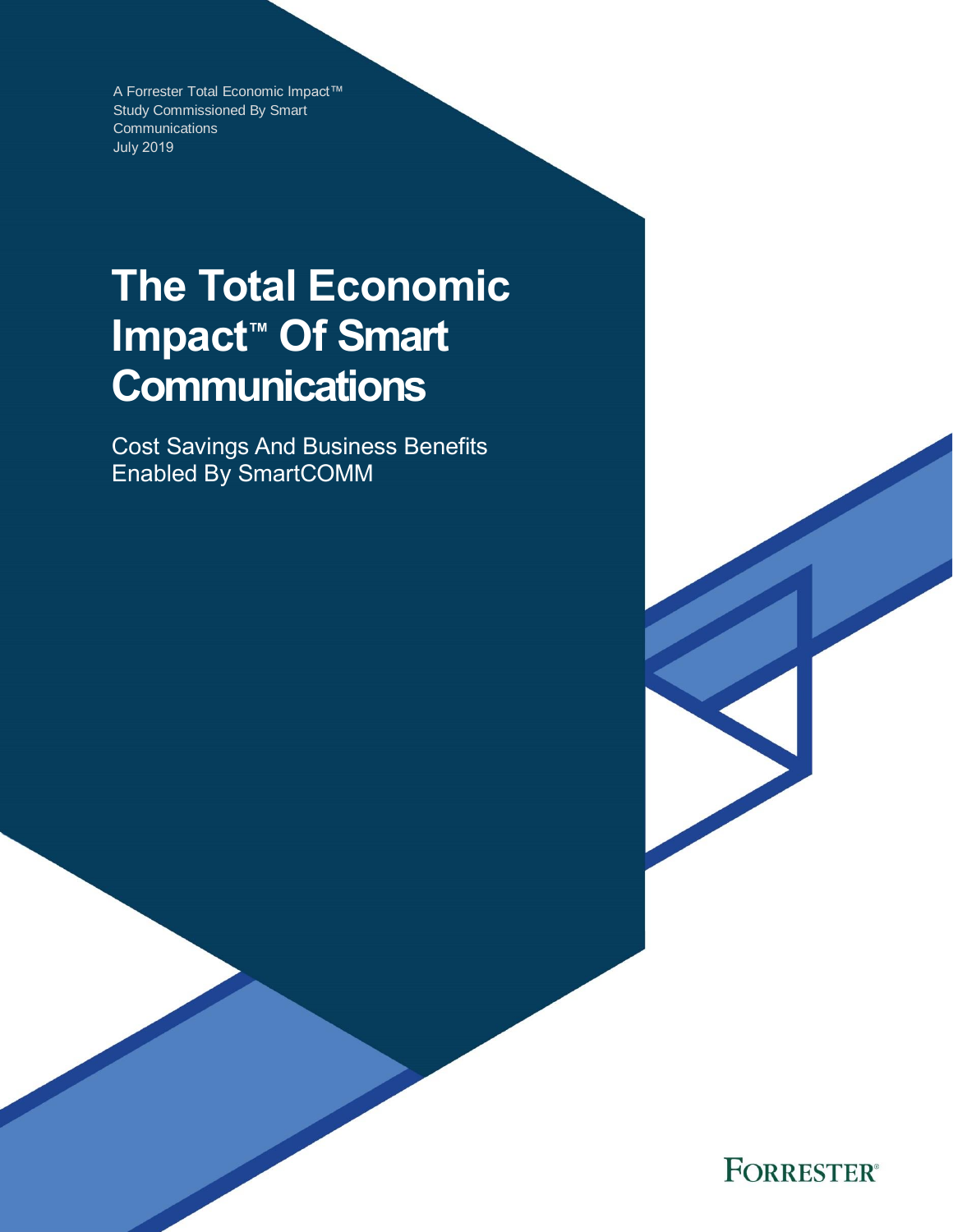# **Table Of Contents**

| <b>Executive Summary</b>                        | 1  |
|-------------------------------------------------|----|
| <b>Key Findings</b>                             | 1  |
| <b>TEI Framework And Methodology</b>            | 3  |
| The SmartCOMM Customer Journey                  | 4  |
| Interviewed Organization                        | 4  |
| <b>Key Challenges</b>                           | 4  |
| <b>Key Results</b>                              | 5  |
| <b>Analysis Of Benefits</b>                     | 6  |
| <b>Template Management Savings</b>              | 6  |
| Labor Savings From Reduced Templates            | 7  |
| Legacy On-Premise Environment Savings           | 8  |
| Paper And Postage Savings                       | 9  |
| <b>Unquantified Benefits</b>                    | 10 |
| Flexibility                                     | 10 |
| <b>Analysis Of Costs</b>                        | 11 |
| Annual SmartCOMM License                        | 11 |
| <b>Implementation Costs</b>                     | 11 |
| <b>Ongoing Management Costs</b>                 | 12 |
| <b>Financial Summary</b>                        | 14 |
| <b>Smart Communications SmartCOMM: Overview</b> | 15 |
| <b>Appendix A: Total Economic Impact</b>        | 16 |

**Project Director:** Sam Conway

#### ABOUT FORRESTER CONSULTING

Forrester Consulting provides independent and objective research-based consulting to help leaders succeed in their organizations. Ranging in scope from a short strategy session to custom projects, Forrester's Consulting services connect you directly with research analysts who apply expert insight to your specific business challenges. For more information, visit forrester.com/consulting.

© 2019, Forrester Research, Inc. All rights reserved. Unauthorized reproduction is strictly prohibited. Information is based on best available resources. Opinions reflect judgment at the time and are subject to change. Forrester®, Technographics®, Forrester Wave, RoleView, TechRadar, and Total Economic Impact are trademarks of Forrester Research, Inc. All other trademarks are the property of their respective companies. For additional information, go to forrester.com.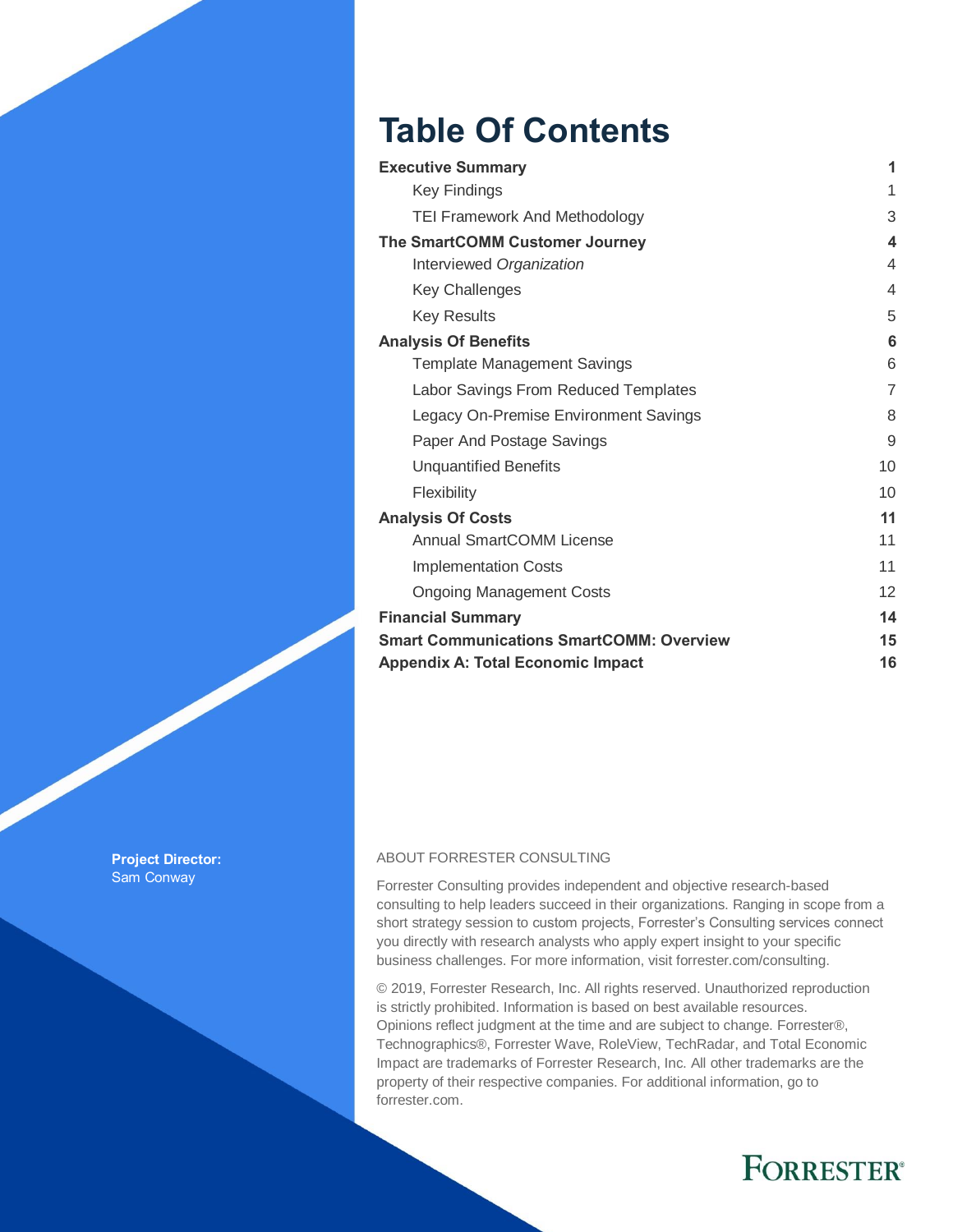### **Benefits And Costs**



Template management savings: **\$254,775**



Labor savings from reduced templates: **\$697,645**



Legacy on-premises environment savings: **\$386,388**



Paper and postage savings: **\$518,048**

# **Executive Summary**

Smart Communications provides a customer communications management (CCM) platform that helps its users simplify and control their customer and business communications at an enterprise scale.

Smart Communications commissioned Forrester Consulting to conduct a Total Economic Impact™ (TEI) study and examine the potential ROI enterprises may realize by deploying SmartCOMM.

Smart Communications is headquartered in London and serves its customers from offices located in North America, Europe, and Asia Pacific. The company offers a range of solutions including SmartCOMM, SmartCOMM for Salesforce, SmartDX, Conversation Cloud, and Margin Xchange.

The purpose of this study is to provide readers with a framework to evaluate the potential financial impact of the SmartCOMM platform on their organizations.

To better understand the benefits, costs, and risks associated with this investment, Forrester interviewed one customer with several years of experience using SmartCOMM. Prior to using SmartCOMM, the interviewed customer *Organization* used a combination of business intelligence applications, home-grown document processors, and manual document templates — deployed on-premises — to manage their business and customer communications.

The *Organization* found that their prior solutions failed to provide the tools they needed to successfully manage customer and business communications. As a result, the *Organization* experienced a myriad of issues: lack of consistent messaging; an abundance of duplicate templates; time-consuming production cycles; costly hardware maintenance; an inability to support customer channel preferences; poor integration with core systems; ineffective end user capabilities (especially with claims correspondence); and limited on-demand document generation capabilities.

### Key Findings

**Quantified benefits.** The interviewed *Organization* experienced the following risk-adjusted present value (PV) quantified benefits:

- › **Template management savings (\$254,775).** SmartCOMM enabled the *Organization* to streamline its template change processes and halve the labor hours required to make edits. Furthermore, with a simplified and streamlined process the *Organization* pushed template editing work from its IT staff to line-of-business workers.
- › **Labor savings from reduced templates (\$697,645).** The *Organization* consolidated their inventory of letter templates, from roughly 1,700 to 300, and provided claim and policy specialists with general templates which could be populated on demand. Furthermore, the *Organization* reduced the number of policy documents from roughly 1,700 to 1,400. Minimizing the amount of policy templates and providing policy specialists with dynamic forms greatly reduced time spent on finding and/or creating ad hoc policy forms.
- › **Legacy on-premises environment savings (\$386,388).** In moving to a cloud-based application, the *Organization* eliminated the need for onpremises infrastructure and support.

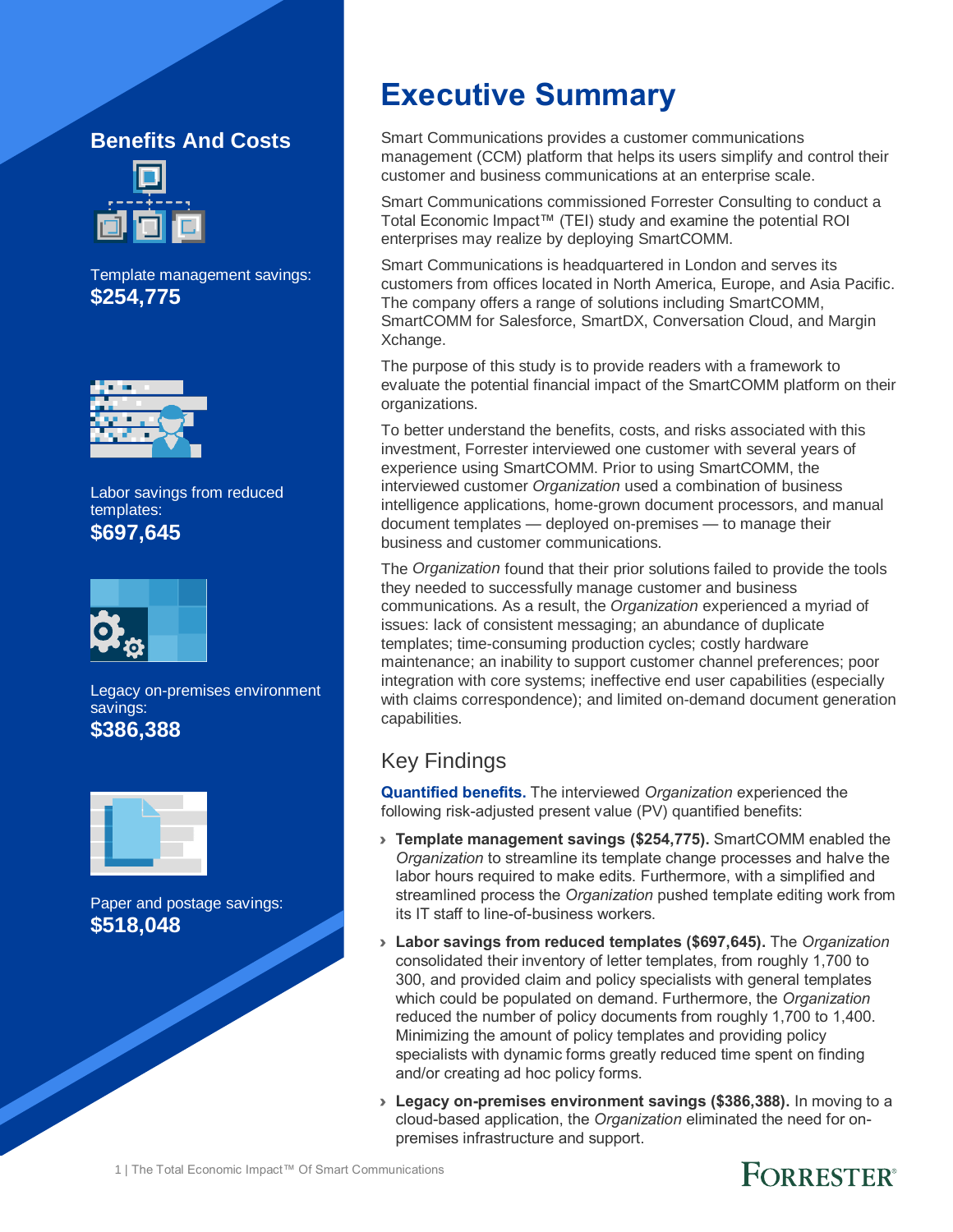| <b>ROI</b><br>139%                          | > Paper and<br>Organizatio<br>statements<br>Moving to<br>and postag          |
|---------------------------------------------|------------------------------------------------------------------------------|
|                                             | <b>Unquantified</b><br>following ben                                         |
| <b>Benefits PV</b><br><b>\$1.86 million</b> | > Contact co<br>customers<br>traditional i<br>Organizatio                    |
| <b>NPV</b><br>\$1.08 million                | > Faster tim<br>ability to m<br>state and f<br>potential fir<br>satisfactior |
|                                             | Costs. The in<br>adjusted PV                                                 |
| <b>Payback</b><br><6 months                 | > Annual Sn<br>license and<br>period.                                        |
|                                             | Implement<br>$\blacktriangleright$<br>professiona                            |
|                                             | > Ongoing r<br>labor costs<br>donlownon                                      |

postage savings (\$518,048). With SmartCOMM, the *On* enabled agents to archive communications and policy s as PDFs and deliver these electronically to customers. digital communications greatly reduced spending on paper je.

**d benefits.** The interviewed *Organization* experienced the hefits, which are not quantified for this study:

- enter savings. Agents could electronically send updates to regarding their policies — at a far greater speed than mail — which mitigated customers contacting the *on* for updates.
- › **Faster time-to-market.** SmartCOMM accelerated the *Organization's* ake policy document changes and remain in compliance with ederal regulations. This aided the *Organization* in avoiding nes, while increasing independent agent and customer satisfaction.

**Costs.** The interviewed *Organization* experienced the following riskcosts:

- **nartCOMM fees (\$443,903).** This represents the total annual d usage fees paid to Smart Communications over a three-year
- **tation costs (\$162,750).** This includes the internal labor and al service fees paid during implementation.
- **nanagement costs (\$169,728).** This represents the internal incurred to manage the *Organization's* SmartCOMM deployment.

Forrester's interview with an existing customer and subsequent financial analysis found that the interviewed organization experienced benefits of \$1,856,856 over three years versus costs of \$776,381, adding up to a net present value (NPV) of \$1,080,475 and an ROI of 139%.



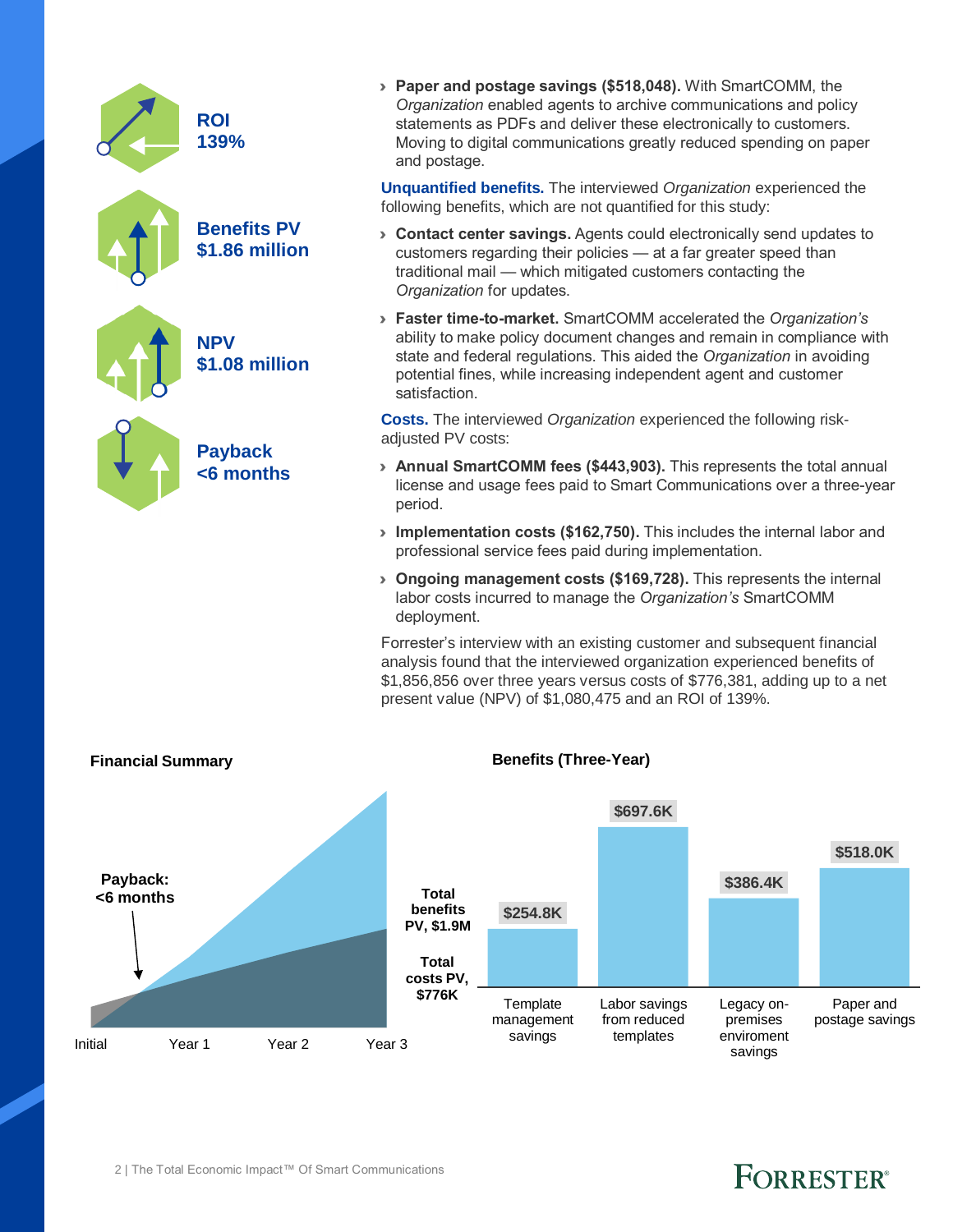### TEI Framework And Methodology

From the information provided in the interview, Forrester has constructed a Total Economic Impact™ (TEI) framework for those organizations considering implementing the SmartCOMM platform from Smart Communications.

The objective of the framework is to identify the cost, benefit, flexibility, and risk factors that affect the investment decision. Forrester took a multistep approach to evaluate the impact that Smart Communications can have on an organization:

#### **DUE DILIGENCE**

Interviewed Smart Communications stakeholders and Forrester analysts to gather data relative to SmartCOMM.

**CUSTOMER INTERVIEW**

Interviewed one organization using SmartCOMM to obtain data with respect to costs, benefits, and risks.



#### **FINANCIAL MODEL FRAMEWORK**

Constructed a financial model representative of the interview using the TEI methodology and risk-adjusted the financial model based on issues and concerns of the interviewed organization.



#### **CASE STUDY**

Employed four fundamental elements of TEI in modeling Smart Communications SmartCOMM's impact: benefits, costs, flexibility, and risks. Given the increasing sophistication that enterprises have regarding ROI analyses related to IT investments, Forrester's TEI methodology serves to provide a complete picture of the total economic impact of purchase decisions. Please see Appendix A for additional information on the TEI methodology.

#### **DISCLOSURES**

Readers should be aware of the following:

This study is commissioned by Smart Communications and delivered by Forrester Consulting. It is not meant to be used as a competitive analysis.

Forrester makes no assumptions as to the potential ROI that other organizations will receive. Forrester strongly advises that readers use their own estimates within the framework provided in the report to determine the appropriateness of an investment in Smart Communications SmartCOMM.

Smart Communications reviewed and provided feedback to Forrester, but Forrester maintains editorial control over the study and its findings and does not accept changes to the study that contradict Forrester's findings or obscure the meaning of the study.

Smart Communications provided the customer names for the interviews but did not participate in the interviews.

The TEI methodology helps companies demonstrate, justify, and realize the tangible value of IT initiatives to both senior management and other key business stakeholders.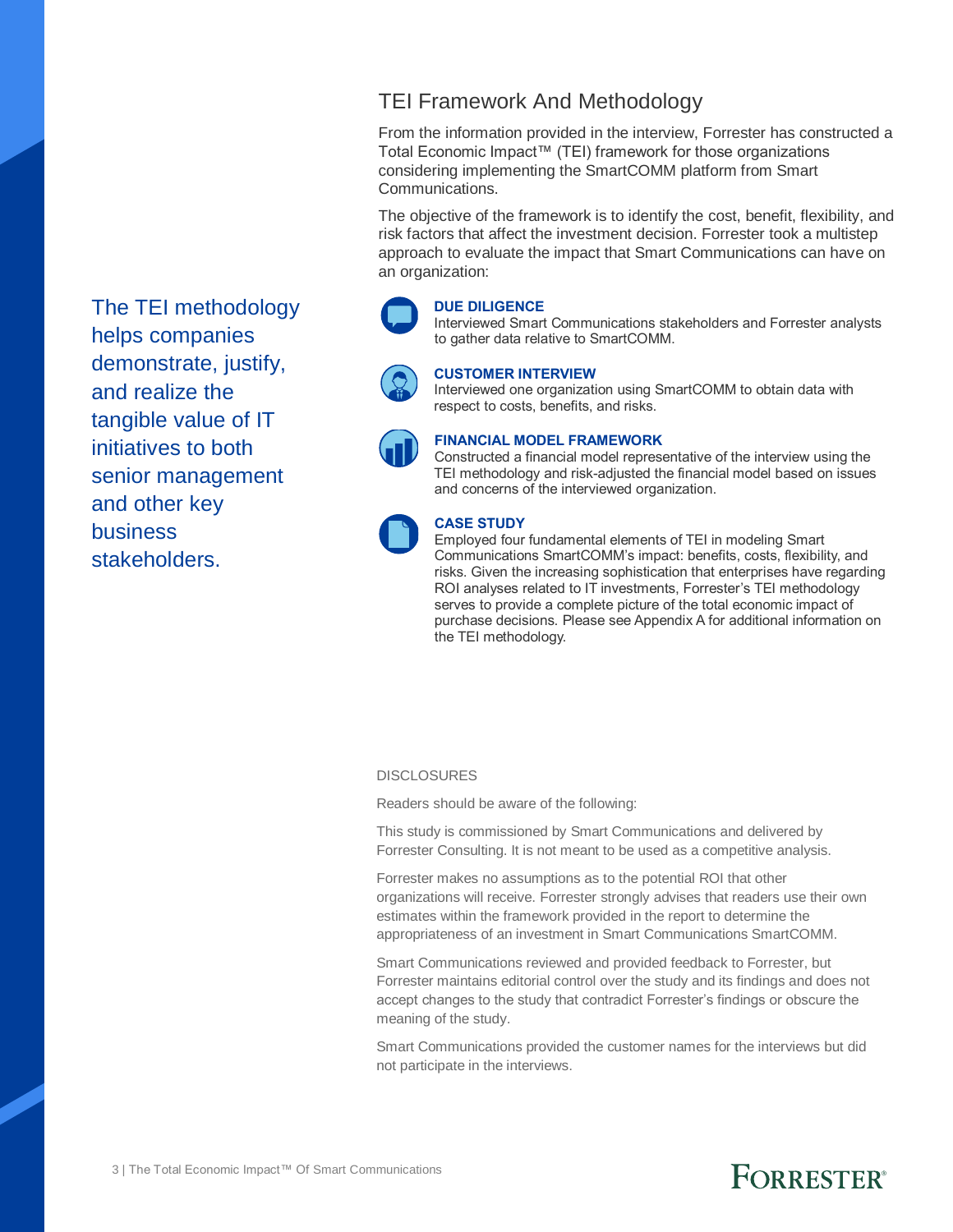# **The SmartCOMM Customer Journey**

#### **BEFORE AND AFTER THE SMARTCOMM INVESTMENT**

#### Interviewed *Organization*

For this study, Forrester interviewed a Smart Communications SmartCOMM customer:

- › It is a medium-sized insurance firm in the United States with over \$200 million in direct premiums written annually.
- › It has been using a cloud-based deployment of SmartCOMM for two years for point of service document generation and template management.
- › It used an in-house document processor to bundle and produce form sets. Policy documents were populated by a business intelligence application, drawing information from SQL back ends. End users also maintained word processing templates which could not be entered in the system which could be manually populated on an ad hoc basis.
- It transitioned from on-premises to the cloud in Year 1. During this transitional period the organization recognized 75% of the normal annual benefits.
- › It implemented a policy, claim, and billing administration system at the same time as SmartCOMM.

### Key Challenges

The *Organization* shared the following issues, drivers, challenges, goals, and opportunities:

- › **Reduce total customer communication templates.** Prior to SmartCOMM, the *Organization* used several tools to create and maintain: communication templates; an in-house document creator; a business intelligence application to find data and populate forms; and various ad hoc word templates maintained by individual agents. This siloed approach led to a surplus of templates.
- › **Replace outdated legacy system.** The *Organization* aimed to replace their outdated system which was causing several issues: missing forms; significant hardware maintenance; and the necessity for IT staff to make template changes.
- › **Decrease time-to-market for template changes.** The *Organization's* prior solution required IT staff to make all template changes. Due to headcount and production schedules, this meant a simple template change took an average of six to eight weeks. Furthermore, the *Organization* needed to ensure that they could stay in compliance with changing state and federal laws, maintaining business continuity and avoiding fines.
- › **Transition from paper to electronic communications.** The *Organization* desired to transition some of their communications from paper to electronic to increase communication speed and reduce spending on postage and paper. The *Organization's* annual paper and postage budget averaged \$700,000.

"Before we went to SmartCOMM, consistent messages weren't sent out to customers. Everybody had the ability to add a letter and everybody was using their own templates. In our commercial lines we did an inventory and we uncovered 1,000 different letters with various branding and people not having the right logos."

*Software engineer, insurance*



*Software engineering manager, insurance*

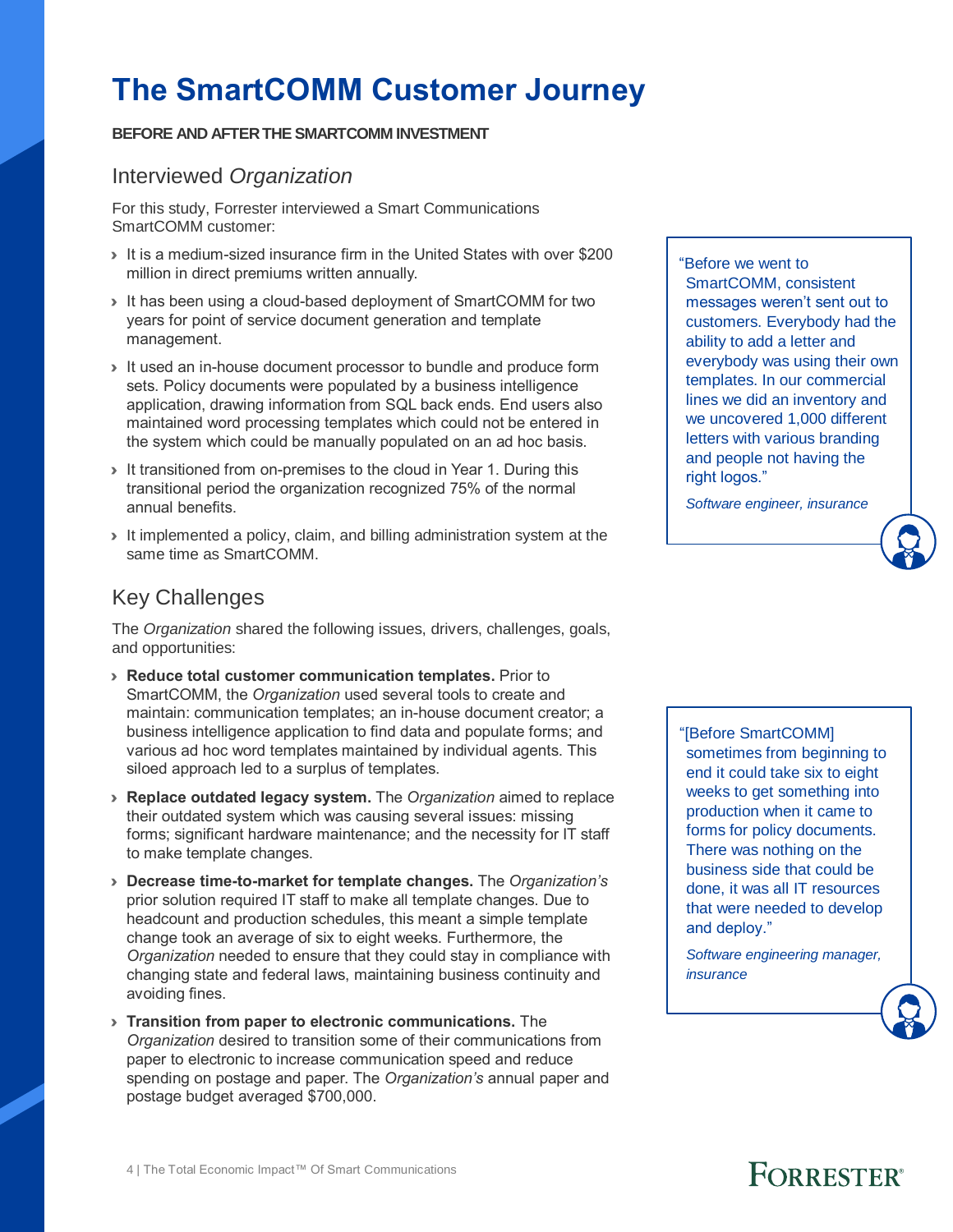- › **Maintain consistent branding standards across all communications.** The *Organization* found that their old system failed to create a consistent branding environment — agents produced their own letters with various logos, fonts, and formatting.
- › **Fuel a larger digital transformation.** At the time the *Organization* evaluated SmartCOMM, it was implementing a new digital experience platform. The Organization sought a CCM that would seamlessly integrate with and augment their new policy administration system.

#### Key Results

The interview revealed that key results from the SmartCOMM investment include:

- › **Deployed SmartCOMM functionality and tools.** The *Organization* is able to take advantage of the following SmartCOMM functionality: design tools for its template authoring environment; interactive tools for on-demand templates used by agents and claims specialists, and batch processing capabilities for back-office customer notifications.
- › **Consistent enterprise customer communications standards.** Using SmartCOMM, the *Organization* now has a defined enterprise-level customer communication standard. SmartCOMM provides agents, and policy-and-claims associates with dynamic communication templates that adhere to branding and messaging standards, eliminating the ad hoc manual process which led to confusion regarding messaging and logos.
- › **Replaced some paper communications with electronic messaging.** The *Organization* established an archive system, where employees could store electronic copies of all policy statements which could easily be re-sent to customers electronically or accessed through self-service. Furthermore, the *Organization* replaced non-sensitive correspondences with email updates. In all, the *Organization* reduced their spend on paper and postage by over 25%.
- › **Faster time-to-market.** With SmartCOMM, the organization has consistency in branding and usability of templates. Furthermore, by eliminating their reliance on IT employees for all template changes, the organization greatly reduced the time needed to make changes, which had averaged six to eight weeks. The ability to send some communications via email further reduced the time to get communications to customers.
- › **Migrated customer communications management to the cloud**. SmartCOMM is a software-as-a-solution (SaaS) application, offering a number of different hybrid and cloud deployment options. When the *Organization* migrated from their legacy on-premises solution to SmartCOMM, it eliminated the need for costly support infrastructure.
- › **Greatly reduced number of templates.** SmartCOMM enabled the *Organization* to develop dynamic and reusable templates, eliminating their reliance on ad hoc template creation. Prior to SmartCOMM, the *Organization* maintained roughly 1,700 communication templates, which it reduced to 300

"What intrigued us the most about SmartCOMM was that we didn't have to have an IT developer go and do a lot of the configuration. We could actually have a person outside IT be able to do it."

*Software engineer, insurance*

"There were about 1,000 letters just from the commercial lines side of loans and we got that down to about 150. We were able to eliminate a lot of them because everybody was making their own letters. Now if they are requesting information they can enter that and then choose from a few different bodies. We now have only one template versus 20 different templates for every scenario."

*Software engineer, insurance*



"We don't have to support the application anymore in house. When we went to SmartCOMM we were able to get all updates automatically and we didn't have to do it ourselves. We don't have to maintain servers, the only thing we have on-premises now is the database where we hold our data for reports and query purposes."

*Software engineer, insurance*

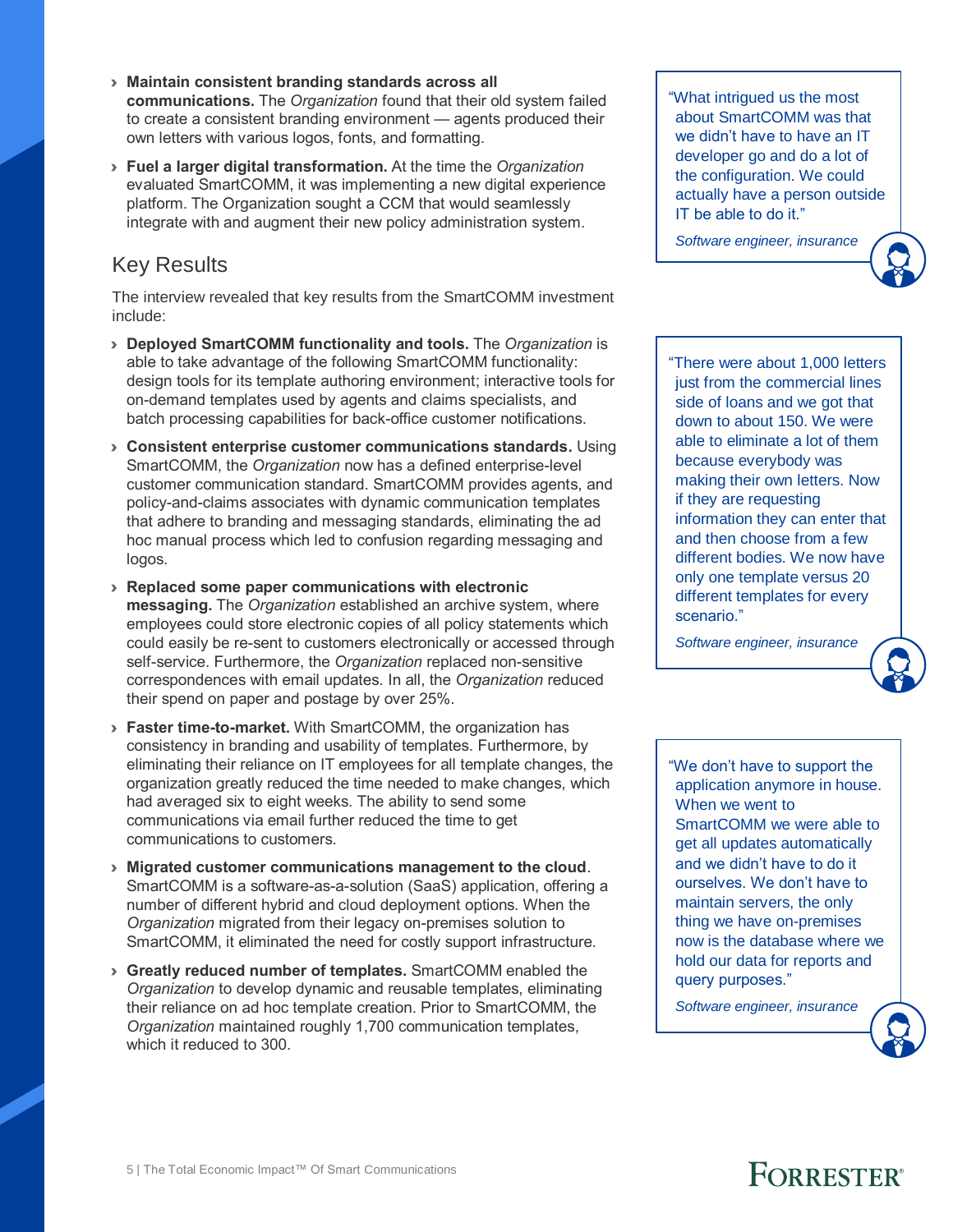# **Analysis Of Benefits**

#### **QUANTIFIED BENEFIT DATA**

|            | <b>Total Benefits</b>                     |              |               |               |              |                                |
|------------|-------------------------------------------|--------------|---------------|---------------|--------------|--------------------------------|
| REF.       | <b>BENEFIT</b>                            | <b>YEAR1</b> | <b>YEAR 2</b> | <b>YEAR 3</b> | <b>TOTAL</b> | <b>PRESENT</b><br><b>VALUE</b> |
| Atr        | Template management<br>savings            | \$84.565     | \$112,753     | \$112,753     | \$310.071    | \$254,775                      |
| <b>Btr</b> | Labor savings from reduced<br>templates   | \$231.563    | \$308,750     | \$308,750     | \$849,063    | \$697.645                      |
| Ctr        | Legacy on-premises<br>environment savings | \$128,250    | \$171,000     | \$171,000     | \$470.250    | \$386,388                      |
| Dtr        | Paper and postage savings                 | \$166,250    | \$207.813     | \$259,766     | \$633,828    | \$518.048                      |
|            | Total benefits (risk-adjusted)            | \$610,627    | \$800,316     | \$852,269     | \$2,263,212  | \$1,856,856                    |

### Template Management Savings

One of the key factors in the *Organization* choosing SmartCOMM to replace their legacy solution was the ease of making template changes and the ability to delegate template changes to business employees.

- › Prior to SmartCOMM, the *Organization* required 5 labor hours to make changes to templates. With SmartCOMM, this was reduced by 50%.
- › SmartCOMM's ease of use allowed the IT staff to delegate changes to business workers, further enhancing the hourly savings.
- › "With SmartCOMM, you can pull up a local copy and see exactly how it is going to look and work. We've cut the fat and made the deployment process leaner where we are using a deployment tool or SmartCOMM to deploy into all environments including production. You don't have to go through IT personnel to have deployments."

Modeling and assumptions: The *Organization* uses \$62.50 per hour when allocating IT staff charges and \$19.50 when computing business staff involved in template design and management. The *Organization* recognizes 75% of benefits in Year 1 as it was not fully transitioned from its legacy solution.

Forrester recognizes that readers are likely to experience a wide range of results based on several risk factors. Specific risk considerations include:

- **>** Location and prevalent labor rates.
- › Organizational agility and speed of transition from legacy solution.

To account for these risks, Forrester adjusted this benefit downward by 5%, yielding a three-year, risk-adjusted total PV of \$254,775.

The table above shows the total of all benefits across the areas listed below, as well as present values (PVs) discounted at 10%. Over three years, the interviewed organization expects risk-adjusted total benefits to be a PV of more than \$1.8 million.

# VK

50% reduction in labor hours required for template changes

Impact risk is the risk that the business or technology needs of the organization may not be met by the investment, resulting in lower overall total benefits. The greater the uncertainty, the wider the potential range of outcomes for benefit estimates.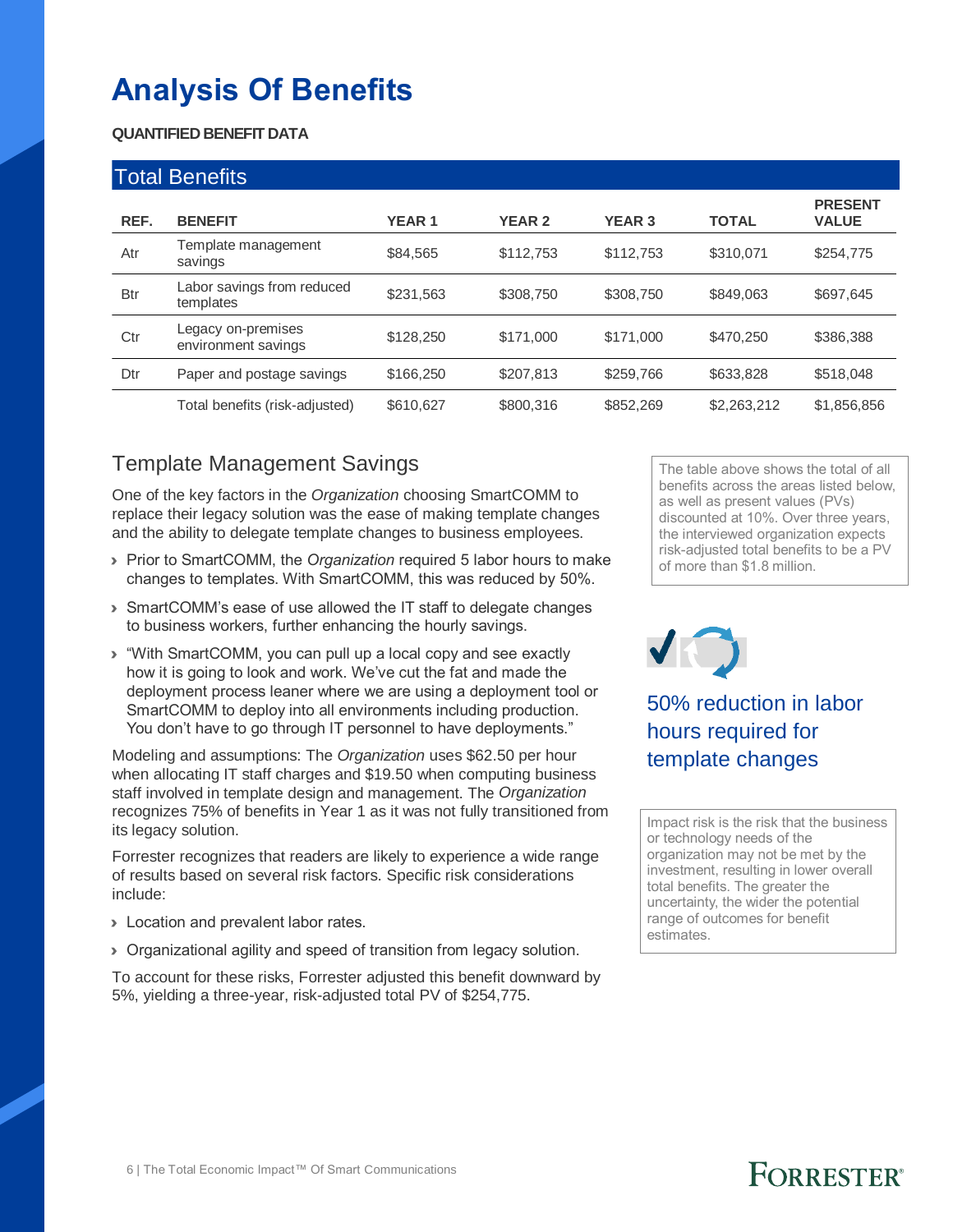|                | <b>Template Management Savings: Calculation Table</b>                    |                             |              |               |               |
|----------------|--------------------------------------------------------------------------|-----------------------------|--------------|---------------|---------------|
| REF.           | <b>METRIC</b>                                                            | CALC.                       | <b>YEAR1</b> | <b>YEAR 2</b> | <b>YEAR 3</b> |
| A <sub>1</sub> | Number of document template changes that IT<br>manages                   | 75% Y1 due to<br>transition | 338          | 450           | 450           |
| A2             | IT labor hours to change one document<br>template with SmartCOMM         |                             | 5.0          | 5.0           | 5.0           |
| A <sub>3</sub> | IT cost per hour                                                         | \$130K/2,080                | \$62.50      | \$62.50       | \$62.50       |
| A4             | Total IT cost to manage document templates<br>without SmartCOMM          | $A1*A2*A3$                  | \$105,469    | \$140,625     | \$140,625     |
| A <sub>5</sub> | Business labor hours to change one document<br>template with SmartCOMM   |                             | 2.5          | 2.5           | 2.5           |
| A <sub>6</sub> | Business staff cost per hour                                             | \$40.5K/2,080               | \$19.50      | \$19.50       | \$19.50       |
| A7             | Total business staff cost to manage document<br>templates with SmartCOMM | $A1*A5*A6$                  | \$16,453     | \$21,938      | \$21,938      |
| At             | Template management savings                                              | A4-A7                       | \$89,016     | \$118,688     | \$118,688     |
|                | Risk adjustment                                                          | 15%                         |              |               |               |
| Atr            | Template management savings (risk-adjusted)                              |                             | \$84,565     | \$112,753     | \$112,753     |

### Labor Savings From Reduced Templates

SmartCOMM allowed the *Organization* to provide employees with dynamic letter templates, eliminating the need for ad hoc letter creation and template maintenance for each communication scenario. The *Organization* audited their template collection when migrating to SmartCOMM and found that it had over 1,700 letter templates, which the *Organization* was able to pare down to 300.

Prior to having SmartCOMM, employees would have to search for an existing letter template or create a new one for each unique customer interaction. Furthermore, the legacy platform was unreliable and forms frequently went missing. With SmartCOMM, employees could generate communications on demand with easy access to relevant, standardized communications that adhered to established company communications policies.

› The *Organization* employs 40 policy and claims specialists, reviewing claims, policies, and communicating with affected parties. The ability to generate relevant communications on demand saved these specialists an average of 2 hours per day.

Modeling and assumptions: The *Organization* recognizes 75% of benefits in Year 1 due to its transition from the legacy system. Policy and claims specialists earn an effective hourly rate of \$31.25. A 50% productivity recapture is applied to all earned hours as employees will not use all extra time in a productive manner.

Labor savings will vary based on:

- › Number of employees and frequency of communications.
- › Prevailing local labor rates.
- › Baseline productivity and number of templates.

To account for these risks, Forrester adjusted this benefit downward by



Labor savings from reduced templates: **37%** of total benefits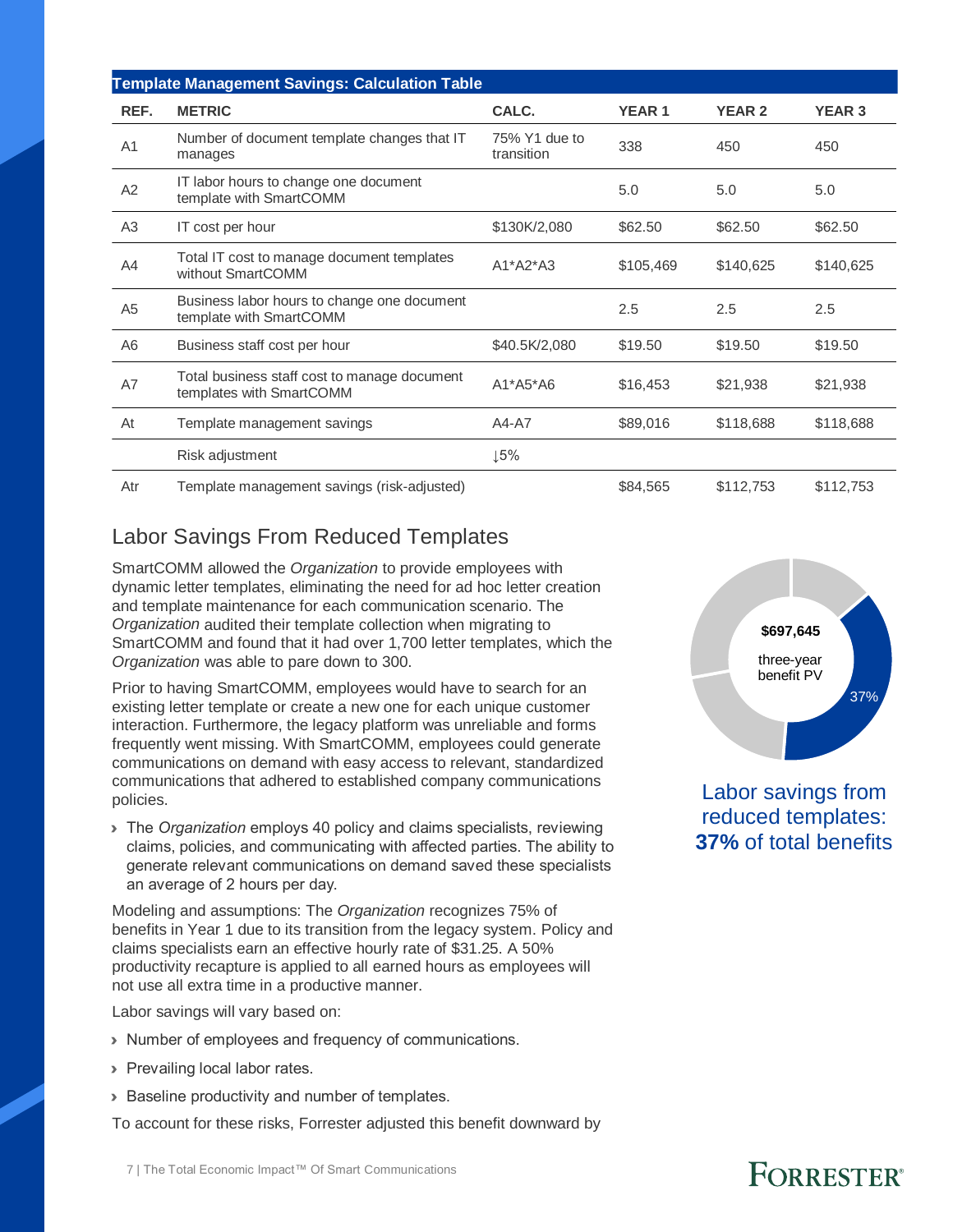5%, yielding a three-year, risk-adjusted total PV of \$697,645.

|                | <b>Labor Savings From Reduced Templates: Calculation Table</b> |                                               |              |               |               |  |  |  |  |
|----------------|----------------------------------------------------------------|-----------------------------------------------|--------------|---------------|---------------|--|--|--|--|
| REF.           | <b>METRIC</b>                                                  | CALC.                                         | <b>YEAR1</b> | <b>YEAR 2</b> | <b>YEAR 3</b> |  |  |  |  |
| <b>B1</b>      | Policy and claims specialists                                  |                                               | 40           | 40            | 40            |  |  |  |  |
| <b>B2</b>      | Hours saved per specialist per day                             |                                               | 2            | 2             | 2             |  |  |  |  |
| B <sub>3</sub> | Annual time savings                                            | B1*B2*260<br>(75% in Y1 due to<br>transition) | 15,600       | 20,800        | 20,800        |  |  |  |  |
| <b>B4</b>      | Claims specialist hourly rate                                  | \$65K/2,080                                   | \$31.25      | \$31.25       | \$31.25       |  |  |  |  |
| B <sub>5</sub> | Productivity recapture                                         |                                               | 50%          | 50%           | 50%           |  |  |  |  |
| <b>Bt</b>      | Labor savings from reduced templates                           | B3*B4*B5                                      | \$243,750    | \$325,000     | \$325,000     |  |  |  |  |
|                | Risk adjustment                                                | 15%                                           |              |               |               |  |  |  |  |
| <b>Btr</b>     | Labor savings from reduced templates<br>(risk-adjusted)        |                                               | \$231,563    | \$308,750     | \$308,750     |  |  |  |  |

### Legacy On-Premises Environment Savings

Prior to deploying the SmartCOMM cloud platform, the *Organization* relied on an on-premises legacy system. The legacy system required eight environments, each with storage. Furthermore, these environments required an equivalent of one FTE to maintain and update.

After moving to SmartCOMM, the *Organization* retired their on-premises system, eliminating the associated hardware spending and support costs. Furthermore, all future updates and/or upgrades are performed in the cloud and do not require additional expenditures from the *Organization*.

- › The *Organization* saves \$50,000 a year in hardware and software expenditures related to their legacy platform.
- › The *Organization* is able to reallocate the equivalent of one FTE who had previously maintained the on-premises deployment.

Modeling and assumptions: The *Organization* recognizes 75% of benefits in Year 1 due to ongoing migration. IT staff supporting the onpremises deployment have a fully burdened annual salary of \$130,000.

On-premises environment savings will vary based on:

- › Size, scope, and system requirements of retired deployment.
- **> Prevailing local labor rates.**

To account for these risks, Forrester adjusted this benefit downward by 5%, yielding a three-year risk-adjusted total PV of \$386,388.



Legacy on-premises environment savings: **21%** of total benefits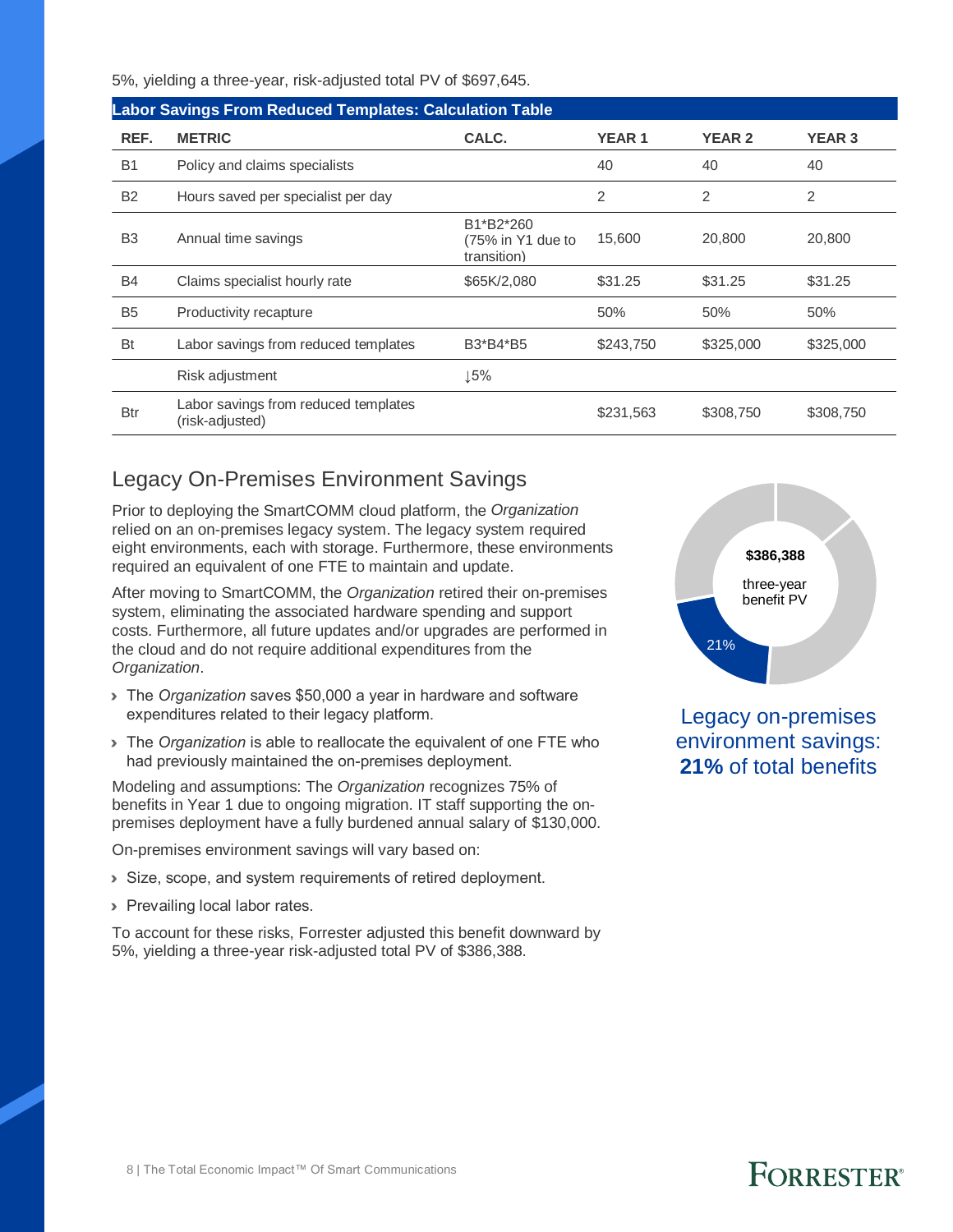|                | <b>Legacy On-Premises Environment Savings: Calculation Table</b> |                                |              |               |               |  |  |  |
|----------------|------------------------------------------------------------------|--------------------------------|--------------|---------------|---------------|--|--|--|
| REF.           | <b>METRIC</b>                                                    | CALC.                          | <b>YEAR1</b> | <b>YEAR 2</b> | <b>YEAR 3</b> |  |  |  |
| C <sub>1</sub> | Legacy hardware/software savings                                 | 75% in Y1 due to<br>transition | \$37,500     | \$50,000      | \$50,000      |  |  |  |
| C <sub>2</sub> | IT FTEs reallocated due to reduced system<br>complexity          |                                |              | 1             | 1             |  |  |  |
| C <sub>3</sub> | Fully burdened IT FTE salary                                     |                                | \$130,000    | \$130,000     | \$130,000     |  |  |  |
| C <sub>4</sub> | <b>IT FTE savings</b>                                            | $C2*$<br>C3 (75% in Y1)        | \$97,500     | \$130,000     | \$130,000     |  |  |  |
| Ct             | Legacy on-premises environment savings                           | $C1+C4$                        | \$135,000    | \$180,000     | \$180,000     |  |  |  |
|                | Risk adjustment                                                  | 15%                            |              |               |               |  |  |  |
| Ctr            | Legacy on-premises environment savings<br>(risk-adjusted)        |                                | \$128,250    | \$171,000     | \$171,000     |  |  |  |

### Paper And Postage Savings

SmartCOMM enabled employees within the *Organization* to save electronic copies of policies, eliminating the need to resend this information via standard mail. Furthermore, correspondences with customers regarding the status of their policies or claims were shifted to email.

- › The *Organization* reduced their annual paper and postage spend by 25% in Year 1 and forecast this to continue as customers become more comfortable with electronic communications. Furthermore, the *Organization* will continue to evaluate communications that can be shifted to electronic forms.
- › The *Organization's* average annual spend on paper and postage is \$700,000.

Modeling and assumptions: A 25% growth rate in savings is assumed, as the *Organization* plans to continue shifting communications to electronic forms.

Paper and postage savings will vary based on:

- › Customer preferences and the willingness to adopt electronic correspondence.
- › Volume of customer communications.

To account for these risks, Forrester adjusted this benefit downward by 5%, yielding a three-year, risk-adjusted total PV of \$518,048.



Paper and postage savings: **28%** of total benefits



25% reduction in annual paper and postage spend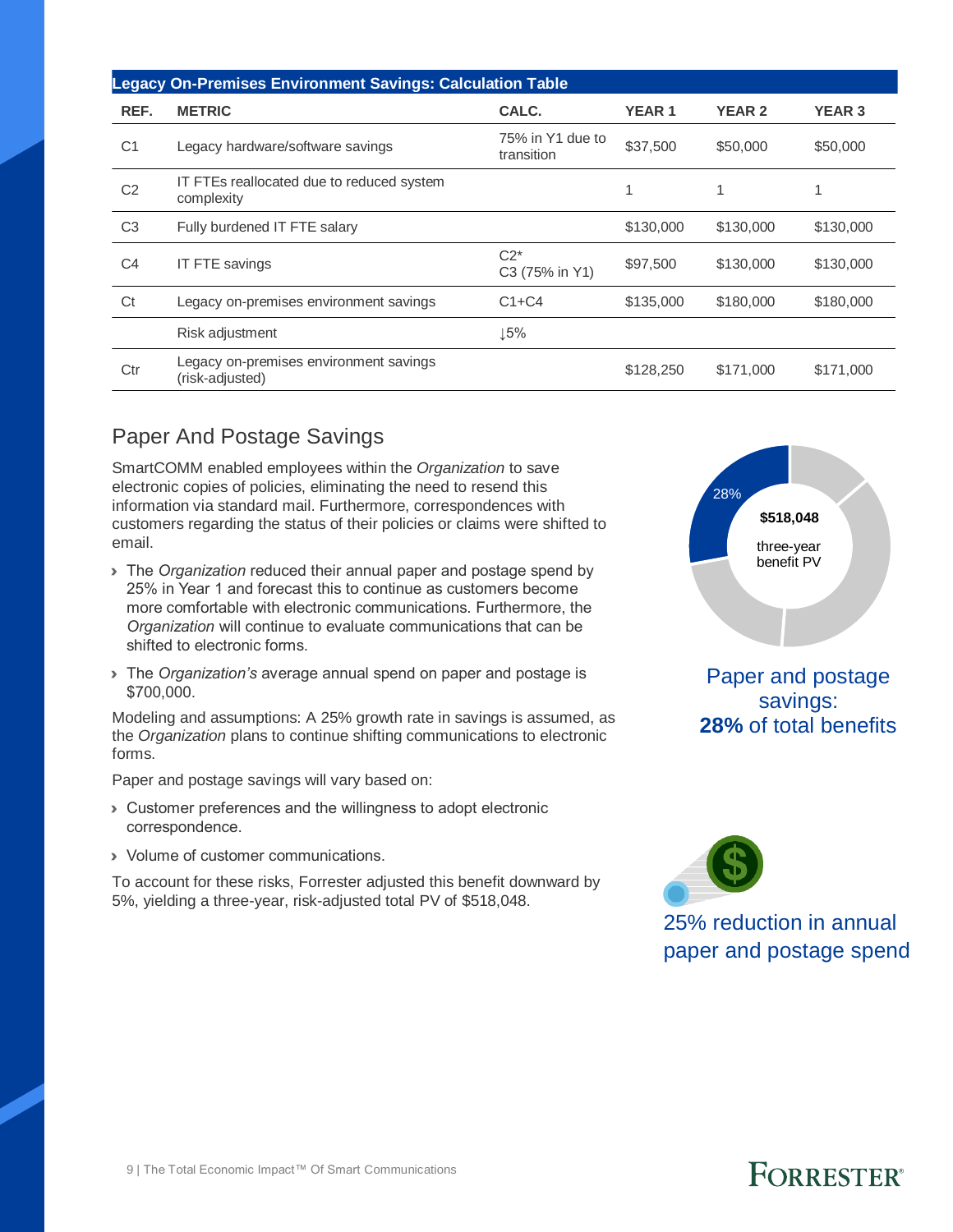|                | <b>Paper And Postage Savings: Calculation Table</b> |                                  |              |               |               |
|----------------|-----------------------------------------------------|----------------------------------|--------------|---------------|---------------|
| REF.           | <b>METRIC</b>                                       | CALC.                            | <b>YEAR1</b> | <b>YEAR 2</b> | <b>YEAR 3</b> |
| D <sub>1</sub> | Annual paper and postage spend                      |                                  | \$700,000    | \$700,000     | \$700,000     |
| D <sub>2</sub> | Reduction in paper and postage spending             | Assumption of<br>25% growth rate | 25%          | 31%           | 39%           |
| Dt             | Paper and postage savings                           | $D1^{\ast}D2$                    | \$175,000    | \$218,750     | \$273,438     |
|                | Risk adjustment                                     | 15%                              |              |               |               |
| Dtr            | Paper and postage savings (risk-adjusted)           |                                  | \$166,250    | \$207.813     | \$259,766     |

### Unquantified Benefits

The interviewed *Organization* experienced the following benefits, which are not quantified for this study:

- › **Contact center savings.** Agents mitigated customer calls by sending electronic updates on policies. Reduced call volume saved the organization on contact center wages and phone costs.
- › **Improved independent agent satisfaction.** Staying in compliance with changes in local and federal regulations at an accelerated speed diminished the likelihood that independent agents would experience an interruption in operations.
- › **Reduced exposure to compliance failure.** The *Organization* now has better control over document production, ensuring that the correct regulatory elements, including the right version of legal disclaimers, are used throughout the company's correspondence.
- › **Improved brand recognition.** With SmartCOMM, the *Organization* established a consistent look and feel across all its customer communications. This consistency in all offline and online communications improves brand recognition.

### Flexibility

The value of flexibility is clearly unique to each customer, and the measure of its value varies from organization to organization. There are multiple scenarios in which a customer might choose to implement SmartCOMM and later realize additional uses and business opportunities, including:

› **Expand email to claims center.** The *Organization* plans to expand email capabilities to their claims center, further reducing their reliance on traditional mail and accelerating time-to-communication for customers.

Flexibility would also be quantified when evaluated as part of a specific project (described in more detail in Appendix A).

"On our personal line side, a lot of our policies can go straight through without talking to an agent. We send out emails to customers to let them know we've received their information, their policy has been issued, and they have coverage. So now, we don't get calls in house asking us where their policy is or if they have coverage. It's eliminated some calls from that aspect."

*Software engineer, insurance*

Flexibility, as defined by TEI, represents an investment in additional capacity or capability that could be turned into business benefit for a future additional investment. This provides an organization with the "right" or the ability to engage in future initiatives but not the obligation to do so.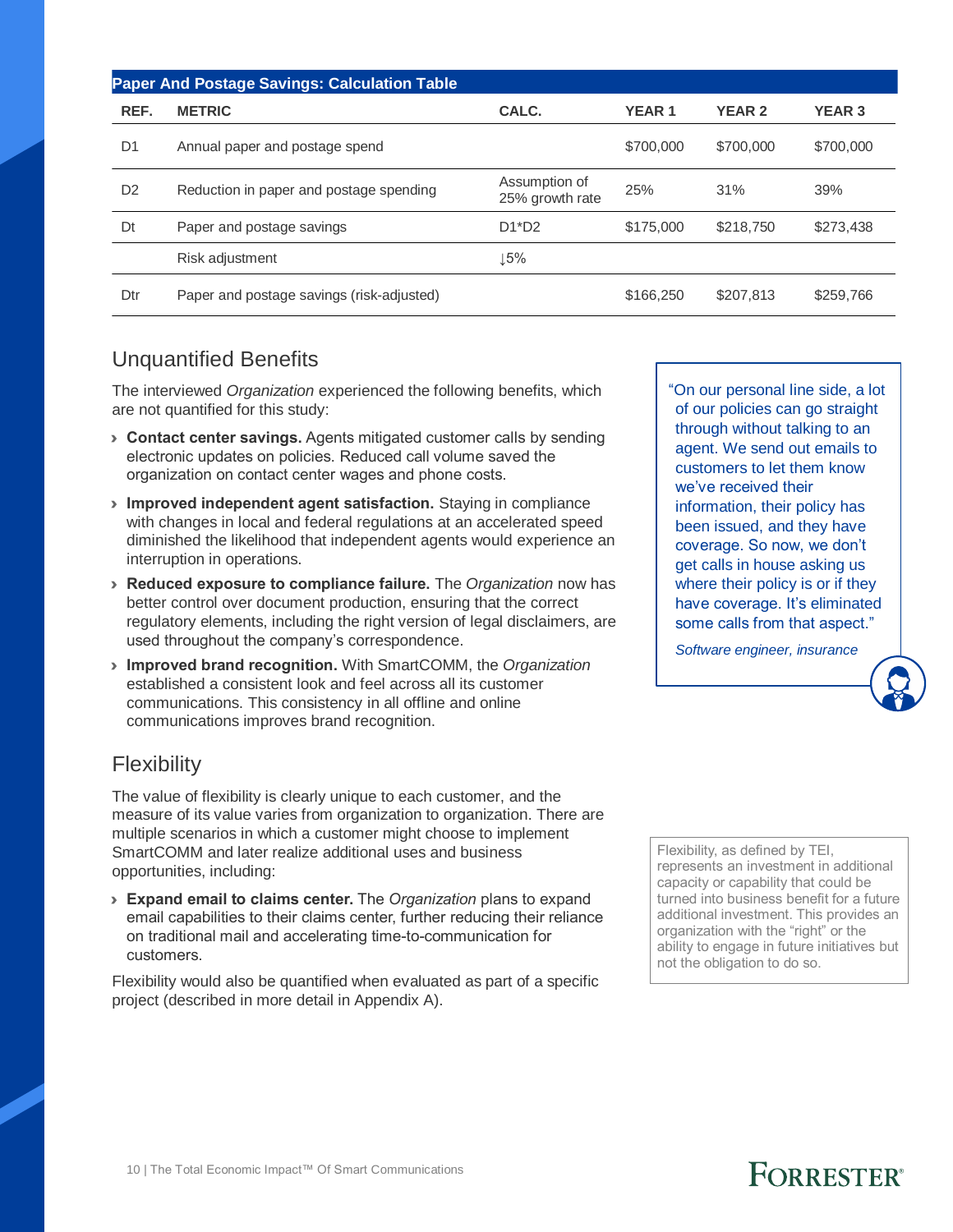# **Analysis Of Costs**

#### **QUANTIFIED COST DATA**

|      | <b>Total Costs</b>                 |                |              |               |               |              |                                |
|------|------------------------------------|----------------|--------------|---------------|---------------|--------------|--------------------------------|
| REF. | <b>COST</b>                        | <b>INITIAL</b> | <b>YEAR1</b> | <b>YEAR 2</b> | <b>YEAR 3</b> | <b>TOTAL</b> | <b>PRESENT</b><br><b>VALUE</b> |
| Etr  | <b>Annual SmartCOMM</b><br>license | \$0            | \$178,500    | \$178,500     | \$178,500     | \$535,500    | \$443,903                      |
| Ftr  | Implementation costs               | \$162,750      | \$0          | \$0           | \$0           | \$162,750    | \$162,750                      |
| Gtr  | Ongoing management<br>costs        | \$0            | \$68,250     | \$68,250      | \$68,250      | \$204,750    | \$169,728                      |
|      | Total costs (risk-adjusted)        | \$162,750      | \$246,750    | \$246,750     | \$246,750     | \$903,000    | \$776,381                      |

### Annual SmartCOMM License

The *Organization* pays an annual license for their cloud-deployed version of SmartCOMM. The *Organization's* total annual expenditure on SmartCOMM is \$170,000.

Readers may experience varying SmartCOMM fees based on license type and usage. Smart Communications offers a number of deployment options as well as variable discounts.

To account for these risks, Forrester adjusted this cost upward by 5%, yielding a three-year, risk-adjusted total PV of \$443,903.

The table above shows the total of all costs across the areas listed below, as well as present values (PVs) discounted at 10%. Over three years, the interviewed organization expects risk-adjusted total costs to be a PV of more than \$776K.

|      | <b>Annual SmartCOMM License: Calculation Table</b> |                |                |              |               |               |  |  |  |  |
|------|----------------------------------------------------|----------------|----------------|--------------|---------------|---------------|--|--|--|--|
| REF. | <b>METRIC</b>                                      | CALC.          | <b>INITIAL</b> | <b>YEAR1</b> | <b>YEAR 2</b> | <b>YEAR 3</b> |  |  |  |  |
| E1   | Annual SmartCOMM license                           |                |                | \$170,000    | \$170,000     | \$170,000     |  |  |  |  |
| Et   | Annual SmartCOMM license                           | D <sub>1</sub> | \$0            | \$170,000    | \$170,000     | \$170,000     |  |  |  |  |
|      | Risk adjustment                                    | ↑5%            |                |              |               |               |  |  |  |  |
| Etr  | Annual SmartCOMM license<br>(risk-adjusted)        |                | \$0            | \$178,500    | \$178,500     | \$178,500     |  |  |  |  |

#### Implementation Costs

The *Organization* spent twelve months fully migrating from their legacy on-premises solution to SmartCOMM. However, during that time the *Organization* did recognize benefits as it gradually rolled over functionality to its new solution.

The *Organization* paid \$25,000 to a third-party professional services firm for aid in the migration process.

The *Organization* required one FTE to manage the migration to SmartCOMM. The FTE was able to automate many of the deployments, and as such dedicated 5% of their time during the year to implementation.

While the organization migrated their legacy platform to the cloud, it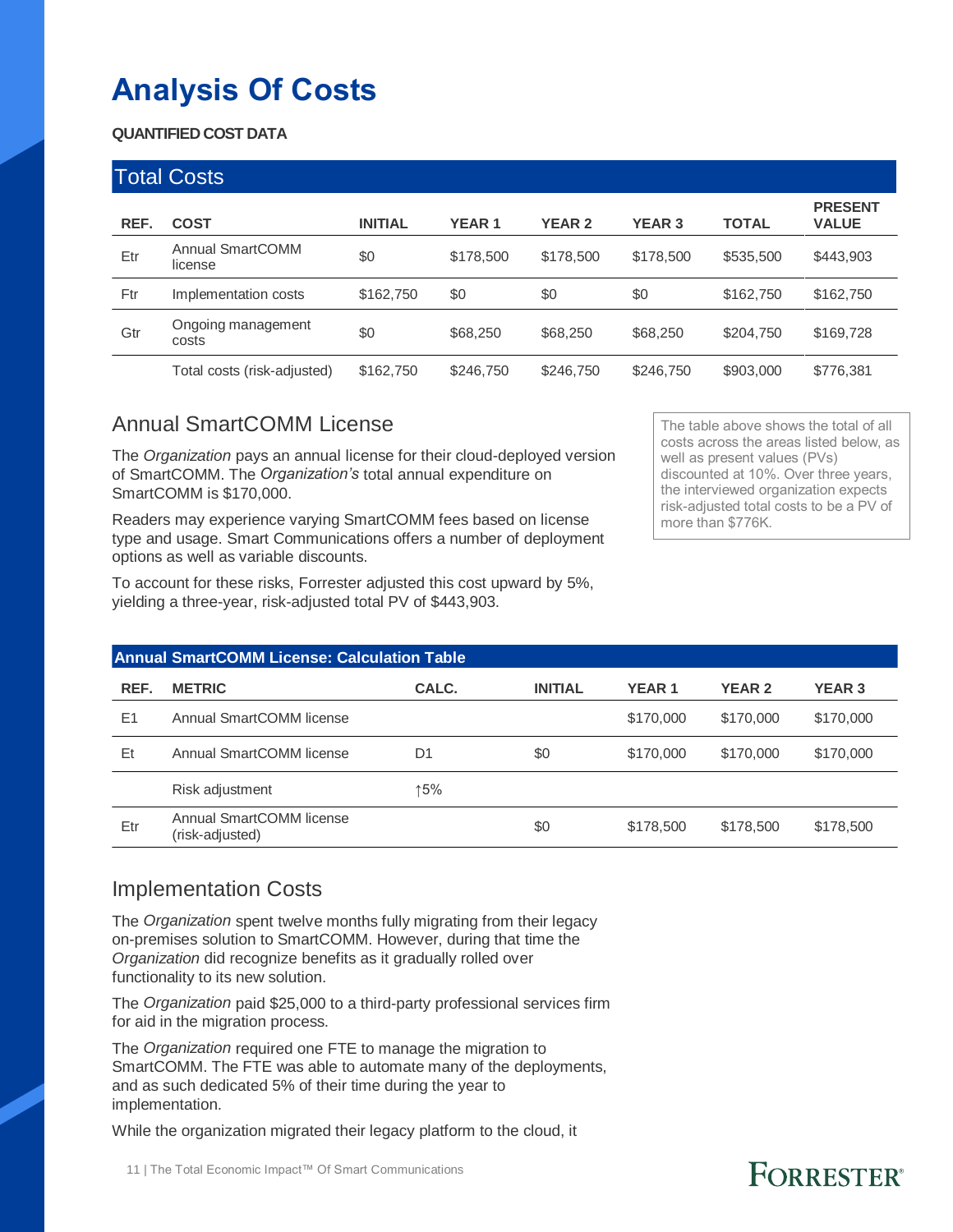retains customer information on-premises for analysis and queries.

Modeling and assumptions: In modeling this cost, a fully burdened salary of \$130,000 is assumed for the FTE managing implementation.

Implementation time and recognition of benefits may vary based on an organization's size, number of systems being migrated, and the compatibility of legacy technology. Professional services fees may vary based on length and complexity of implementation.

To account for these risks, Forrester adjusted this cost upward by 5%, yielding a three-year, risk-adjusted total PV of \$162,750.

#### **Implementation Costs: Calculation Table**

proposed investment may deviate from the original or expected requirements, resulting in higher costs than anticipated. The greater the uncertainty, the wider the potential range of outcomes for cost estimates.

Implementation risk is the risk that a

| REF.           | <b>METRIC</b>                                     | CALC.         | <b>INITIAL</b> | <b>YEAR1</b> | <b>YEAR 2</b> | <b>YEAR 3</b> |
|----------------|---------------------------------------------------|---------------|----------------|--------------|---------------|---------------|
| F1             | IT FTEs dedicated to Smart Comm<br>implementation |               |                |              |               |               |
| F <sub>2</sub> | % of time spent managing<br>implementation        |               | 100%           |              |               |               |
| F <sub>3</sub> | Fully burdened IT FTE annual<br>salary            |               | \$130,000      |              |               |               |
| F <sub>4</sub> | Professional services fees                        |               | \$25,000       |              |               |               |
| Ft             | Implementation costs                              | (F1*F2*F3)+F4 | \$155,000      | \$0          | \$0           | \$0           |
|                | Risk adjustment                                   | ↑5%           |                |              |               |               |
| Ftr            | Implementation costs<br>(risk-adjusted)           |               | \$162,750      | \$0          | \$0           | \$0           |
|                |                                                   |               |                |              |               |               |

#### Ongoing Management Costs

The *Organization* has one FTE dedicated to the management of their SmartCOMM deployment. The FTE spends 50% of their time solely on SmartCOMM-related tasks.

In modeling this cost, it is assumed that the fully burdened annually salary for the IT FTE managing the SmartCOMM deployment is \$130,000.

Readers of this study may experience varying management costs, based on organizational needs and prevailing labor rates.

To account for these risks, Forrester adjusted this cost upward by 5%, yielding a three-year, risk-adjusted total PV of \$169,728.



**One FTE** spends 50% of their time on ongoing management of SmartCOMM.

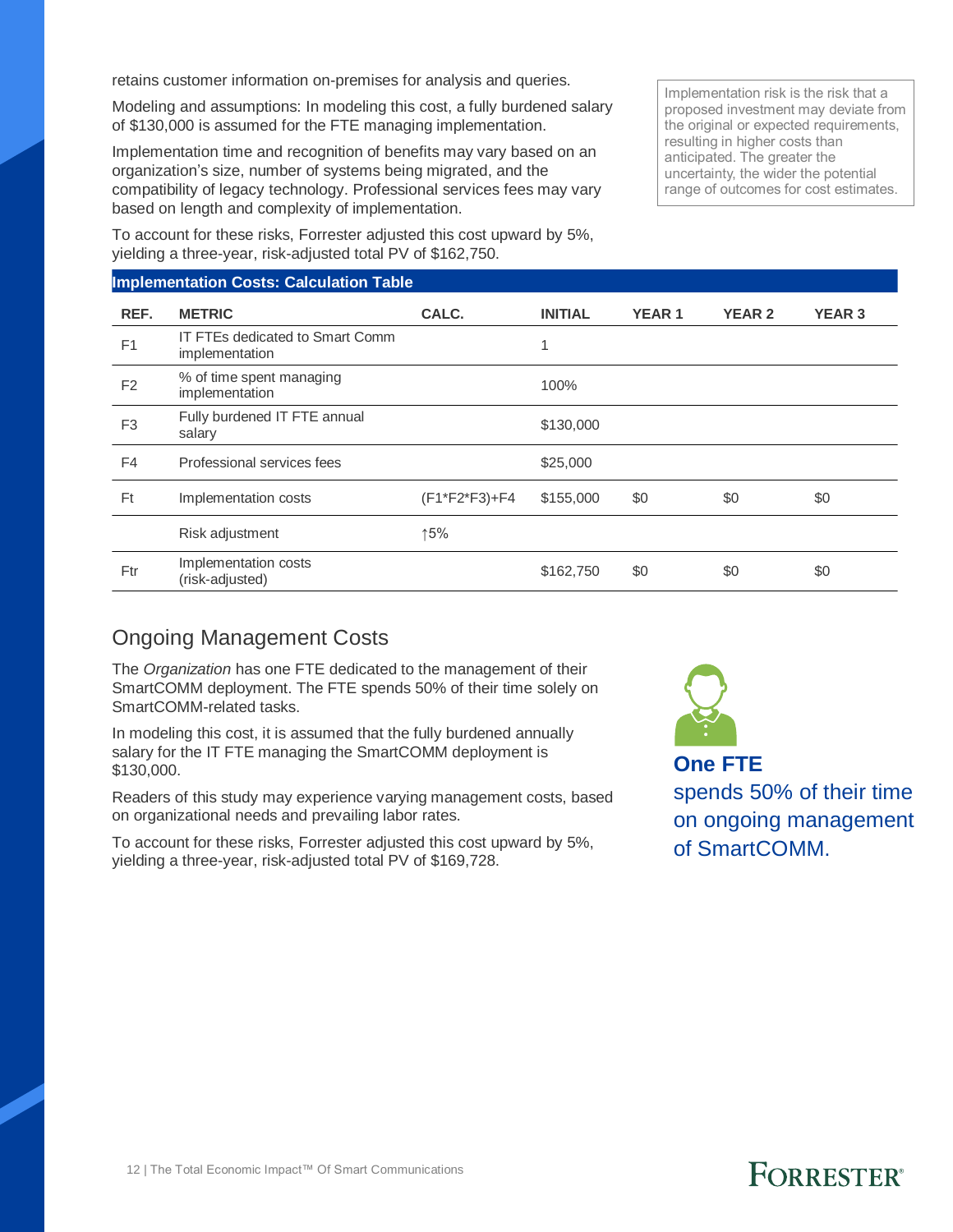|                | <b>Ongoing Management Costs: Calculation Table</b> |          |                |               |               |               |
|----------------|----------------------------------------------------|----------|----------------|---------------|---------------|---------------|
| REF.           | <b>METRIC</b>                                      | CALC.    | <b>INITIAL</b> | <b>YEAR 1</b> | <b>YEAR 2</b> | <b>YEAR 3</b> |
| G <sub>1</sub> | FTEs overseeing SmartCOMM<br>deployment            |          |                |               |               | и             |
| G <sub>2</sub> | Percent of time dedicated solely to<br>SmartCOMM   |          |                | 50%           | 50%           | 50%           |
| G <sub>3</sub> | Fully burdened IT FTE annual<br>salary             |          |                | \$130,000     | \$130,000     | \$130,000     |
| Gt             | Ongoing management costs                           | G1*G2*G3 |                | \$65,000      | \$65,000      | \$65,000      |
|                | Risk adjustment                                    | ↑5%      |                |               |               |               |
| Gtr            | Ongoing management costs<br>(risk-adjusted)        |          | \$0            | \$68,250      | \$68,250      | \$68,250      |



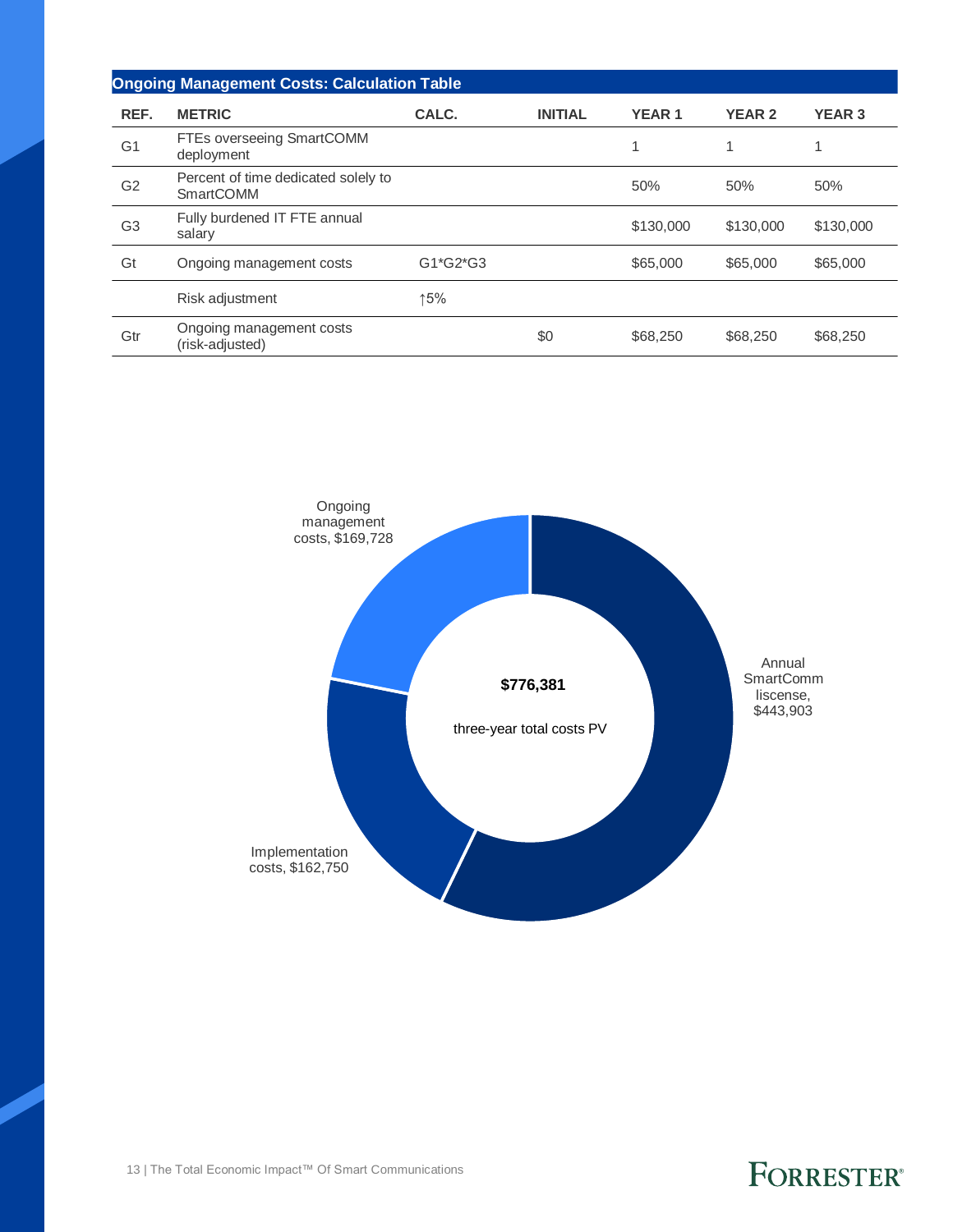## **Financial Summary**

#### **CONSOLIDATED THREE-YEAR RISK-ADJUSTED METRICS**



The financial results calculated in the Benefits and Costs sections can be used to determine the ROI, NPV, and payback period for the interviewed organization's investment. Forrester assumes a yearly discount rate of 10% for this analysis.

These risk-adjusted ROI, NPV, and payback period values are determined by applying risk-adjustment factors to the unadjusted results in each Benefit and Cost section.

| <b>Cash Flow Table (Risk-Adjusted)</b> |                |                   |                   |             |              |                         |  |  |  |
|----------------------------------------|----------------|-------------------|-------------------|-------------|--------------|-------------------------|--|--|--|
|                                        | <b>INITIAL</b> | YEAR <sub>1</sub> | YEAR <sub>2</sub> | YEAR 3      | <b>TOTAL</b> | <b>PRESENT</b><br>VALUE |  |  |  |
| Total costs                            | (\$162,750)    | (\$246,750)       | (\$246,750)       | (\$246,750) | (\$903,000)  | (\$776,381)             |  |  |  |
| <b>Total benefits</b>                  | \$0            | \$610,627         | \$800,316         | \$852,269   | \$2,263,212  | \$1,856,856             |  |  |  |
| Net benefits                           | (\$162,750)    | \$363,877         | \$553,566         | \$605,519   | \$1,360,212  | \$1,080,475             |  |  |  |
| <b>ROI</b>                             |                |                   |                   |             |              | 139%                    |  |  |  |
| Payback period                         |                |                   |                   |             |              | $<$ 6 months            |  |  |  |

#### 14 | The Total Economic Impact™ Of Smart Communications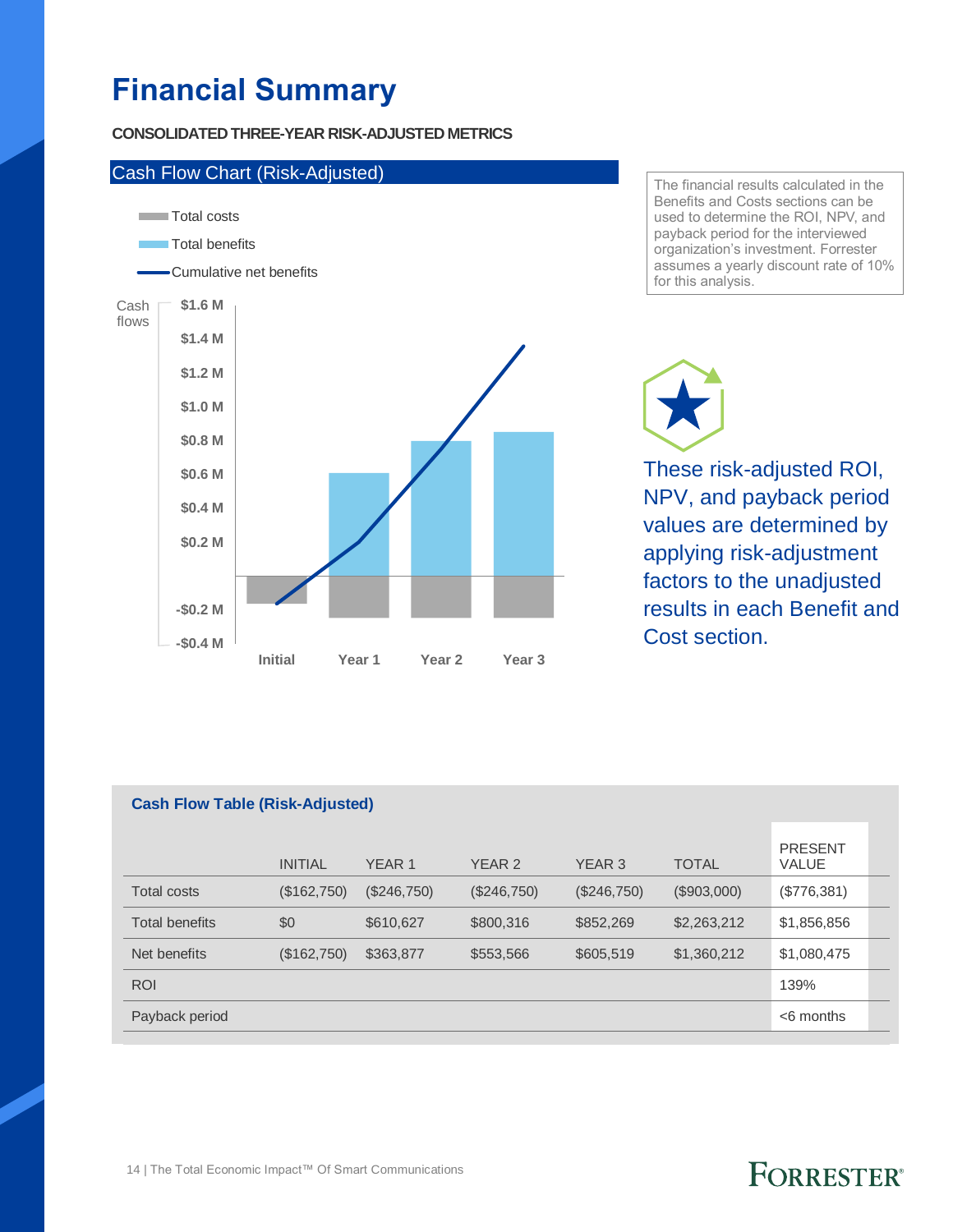### **Smart Communications SmartCOMM: Overview**

The following information is provided by Smart Communications. Forrester has not validated any claims and does not endorse Smart Communications or its offerings.

Smart Communications is the leading cloud-based platform for enterprise customer communications. More than 350 global brands — many in the world's most highly regulated industries — rely on Smart Communications to make multichannel customer communications more meaningful, more compliant with regulators, while also helping them simplify their processes and operate more efficiently. This is what it means to scale the conversation.

Smart Communications' range of solutions have been designed to meet the needs of the 21<sup>st</sup> century digital customer, delivering the most advanced customer communications more efficiently and securely than ever. With Smart Communications, you'll collaborate better with stakeholders, gain greater flexibility in deployment, and lower your total cost of owning an enterprise CCM solution. We bring distinct and tangible benefits to business users, communications designers, and IT teams who manage and generate customer communications for the world's leading enterprises. Smart Communication delivers:

- Customer centricity Making communications relevant, accurate, and personal and delivering them via the channels customers prefer.
- Business User Control Offering control over content and communications for the people who drive your communications strategy.
- Deployment flexibility Options to deploy as pure-cloud (AWS option available) or hybrid-cloud solution to reduce costs, respond faster, and scale operations effectively — without sacrificing security or compliance.
- Improved agility Allowing for businesses to shorten the time to develop new products and their associated communications.
- Cost savings From reduced IT infrastructure needed to support CCM operations.
- Flexibility Enterprise-class communications can easily be distributed to many parts of your business from a single unified solution.
- Efficiency Reduced time and complexity for communications template design, content management, and process workflow.
- Compliance Audit, tracking, and management processes ensure communications meet local, national, and industry regulations.
- Innovation As the only company that's 100% focused on enterprise CCM you have the confidence that we'll continue to future-proof your communications with innovative upgrades designed to respond to the changing communication landscape.

Smart Communications' unique [Conversation Cloud framework](https://www.smartcommunications.com/conversation-cloud-framework/) is designed to help enterprises easily integrate Smart Communications' customer communications management tools with other key pieces of their technology ecosystem. This approach helps companies collect and act on a tremendous amount of valuable customer data, providing a more complete view of each customer.

Smart Communications is headquartered in London and New York and serves its customers from offices located across North America, Europe, and Asia Pacific. The company offers a range of solutions including SmartCOMM, SmartCOMM for Salesforce, and SmartDX. To learn more, visit [smartcommunications.com.](https://www.smartcommunications.com/)